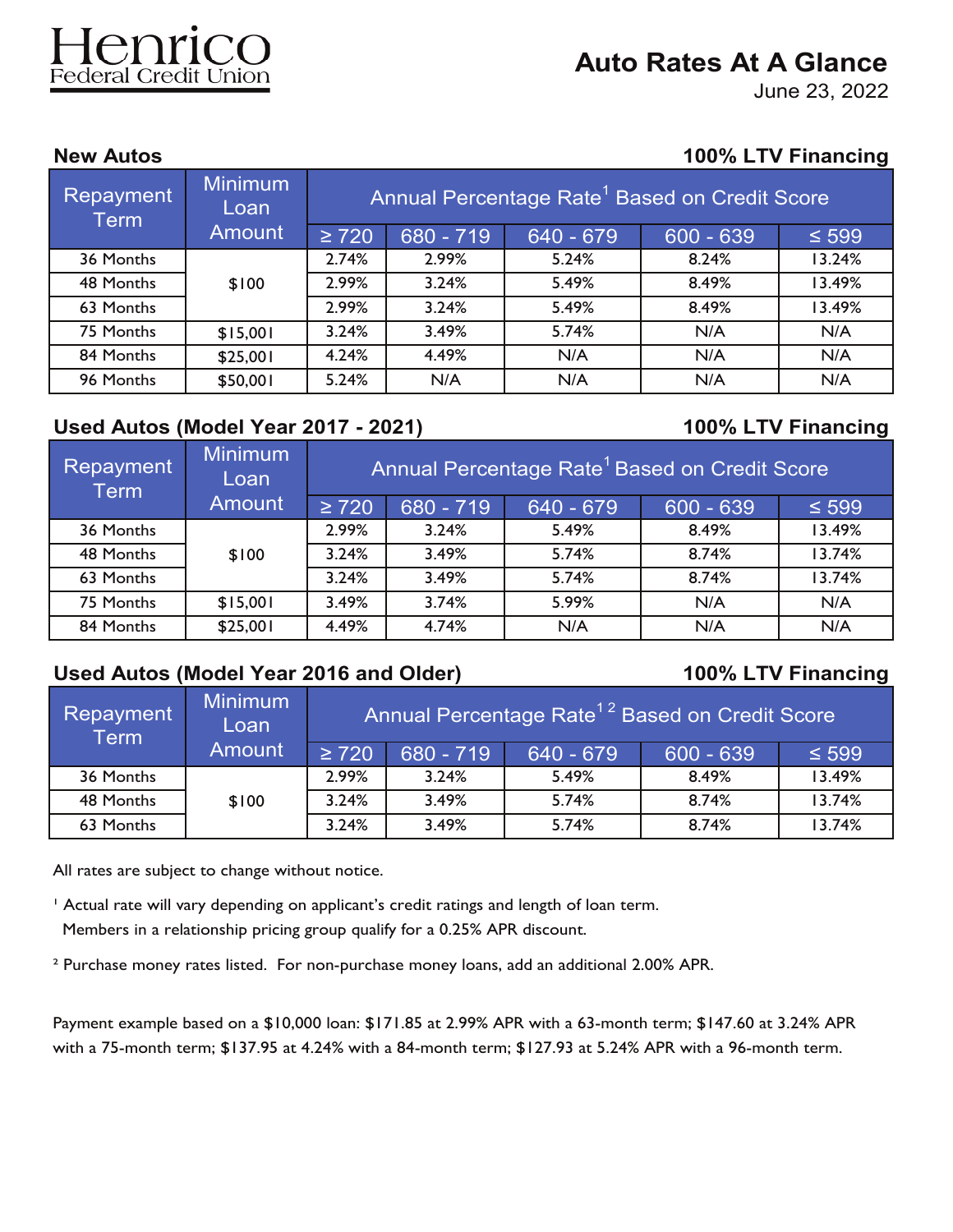# lenri ederal Credit Union

## **Boat & RV Rates At A Glance**

June 23, 2022

New Boat & RVs 100% LTV Financing

| <b>Minimum</b><br>Repayment<br>Loan<br><b>Term</b> |               | Annual Percentage Rate <sup>1</sup> Based on Credit Score |           |           |             |            |  |
|----------------------------------------------------|---------------|-----------------------------------------------------------|-----------|-----------|-------------|------------|--|
|                                                    | <b>Amount</b> | $\geq 720$                                                | 680 - 719 | 640 - 679 | $600 - 639$ | $\leq 599$ |  |
| 36 Months                                          |               | 3.74%                                                     | 3.99%     | 6.24%     | 9.24%       | 14.24%     |  |
| 48 Months                                          | \$100         | 3.99%                                                     | 4.24%     | 6.49%     | 9.49%       | 14.49%     |  |
| 63 Months                                          |               | 3.99%                                                     | 4.24%     | 6.49%     | 9.49%       | 14.49%     |  |
| 75 Months                                          | \$20,001      | 4.24%                                                     | 4.49%     | 6.74%     | N/A         | N/A        |  |
| 84 Months                                          |               | 5.24%                                                     | 5.49%     | N/A       | N/A         | N/A        |  |
| 120 Months                                         | \$50,001      | 5.49%                                                     | 5.74%     | N/A       | N/A         | N/A        |  |
| 144 Months                                         | \$75,001      | 5.74%                                                     | 5.99%     | N/A       | N/A         | N/A        |  |

### Used Boat & RVs (Model Year 2019 - 2021) 100% LTV Financing

| Repayment<br><b>Term</b> | <b>Minimum</b><br>Loan | Annual Percentage Rate <sup>1</sup> Based on Credit Score |           |           |             |            |  |
|--------------------------|------------------------|-----------------------------------------------------------|-----------|-----------|-------------|------------|--|
|                          | <b>Amount</b>          | $\geq 720$                                                | 680 - 719 | 640 - 679 | $600 - 639$ | $\leq 599$ |  |
| 36 Months                |                        | 3.99%                                                     | 4.24%     | 6.49%     | 9.49%       | 14.49%     |  |
| 48 Months                | \$100                  | 4.24%                                                     | 4.49%     | 6.74%     | 9.74%       | 14.74%     |  |
| 63 Months                |                        | 4.24%                                                     | 4.49%     | 6.74%     | 9.74%       | 14.74%     |  |
| 75 Months                | \$20,001               | 4.49%                                                     | 4.74%     | 6.99%     | N/A         | N/A        |  |
| 84 Months                |                        | 5.49%                                                     | 5.74%     | N/A       | N/A         | N/A        |  |
| 120 Months               | \$50,001               | 5.74%                                                     | 5.99%     | N/A       | N/A         | N/A        |  |
| 144 Months               | \$75,001               | 5.99%                                                     | 6.24%     | N/A       | N/A         | N/A        |  |

### Used Boat & RVs (Model Year 2018 and Older) 100% LTV Financing

| Repayment<br><b>Term</b> | <b>Minimum</b><br>Loan | Annual Percentage Rate <sup>12</sup> Based on Credit Score |           |           |             |            |  |
|--------------------------|------------------------|------------------------------------------------------------|-----------|-----------|-------------|------------|--|
|                          | <b>Amount</b>          | $\geq 720$                                                 | 680 - 719 | 640 - 679 | $600 - 639$ | $\leq 599$ |  |
| 36 Months                |                        | 4.99%                                                      | 5.24%     | 7.49%     | 10.49%      | 15.49%     |  |
| 48 Months                | \$100                  | 5.24%                                                      | 5.49%     | 7.74%     | 10.74%      | 15.74%     |  |
| 63 Months                |                        | 5.24%                                                      | 5.49%     | 7.74%     | 10.74%      | 15.74%     |  |
| 75 Months                | \$20,001               | 5.49%                                                      | 5.74%     | 7.99%     | N/A         | N/A        |  |
| 84 Months                |                        | 6.49%                                                      | 6.74%     | N/A       | N/A         | N/A        |  |
| 120 Months               | \$50,001               | 6.74%                                                      | 6.99%     | N/A       | N/A         | N/A        |  |
| 144 Months               | \$75,001               | 6.99%                                                      | 7.24%     | N/A       | N/A         | N/A        |  |

All rates are subject to change without notice.

<sup>1</sup> Actual rate will vary depending on applicant's credit ratings and length of loan term.

² Purchase money rates listed. For non-purchase money loans, add an additional 2.00% APR.

Payment example based on a \$10,000 loan: \$176.38 at 3.99% APR with a 63-month term; \$152.19 at 4.24% APR with a 75-month term; \$142.67 at 5.24% APR with a 84-month term.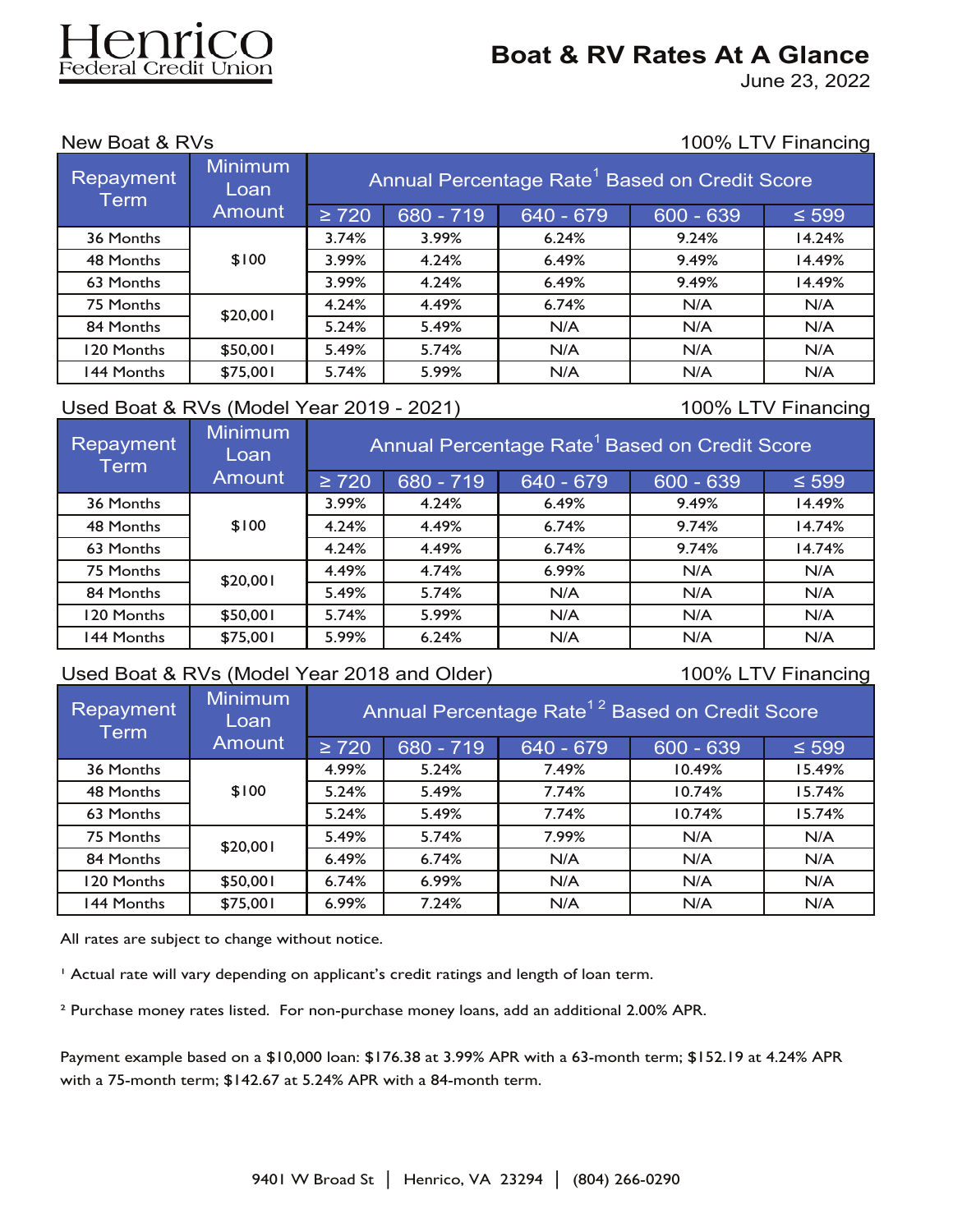# enrico

# **Motorcycle Rates At A Glance**

June 23, 2022

## **New Motorcycles 100% LTV Financing**

| Repayment<br><b>Term</b> | <b>Minimum</b><br>Loan | Annual Percentage Rate <sup>1</sup> Based on Credit Score |           |           |             |            |
|--------------------------|------------------------|-----------------------------------------------------------|-----------|-----------|-------------|------------|
|                          | <b>Amount</b>          | $\geq 720$                                                | 680 - 719 | 640 - 679 | $600 - 639$ | $\leq 599$ |
| 36 Months                |                        | 3.74%                                                     | 3.99%     | 6.24%     | 9.24%       | 14.24%     |
| 48 Months                | \$100                  | 3.99%                                                     | 4.24%     | 6.49%     | 9.49%       | 14.49%     |
| 63 Months                |                        | 3.99%                                                     | 4.24%     | 6.49%     | 9.49%       | 14.49%     |
| 75 Months                | \$20,001               | 4.24%                                                     | 4.49%     | 6.74%     | N/A         | N/A        |

## **Used Motorcycles (Model Year 2019 - 2021) 100% LTV Financing**

| Repayment <sup>1</sup><br><b>Term</b> | Minimum<br>Loan | Annual Percentage Rate <sup>1</sup> Based on Credit Score |           |           |             |            |  |
|---------------------------------------|-----------------|-----------------------------------------------------------|-----------|-----------|-------------|------------|--|
| <b>Amount</b>                         |                 | $\geq 720$                                                | 680 - 719 | 640 - 679 | $600 - 639$ | $\leq 599$ |  |
| 36 Months                             |                 | 3.99%                                                     | 4.24%     | 6.49%     | 9.49%       | 14.49%     |  |
| 48 Months                             | \$100           | 4.24%                                                     | 4.49%     | 6.74%     | 9.74%       | 14.74%     |  |
| 63 Months                             |                 | 4.24%                                                     | 4.49%     | 6.74%     | 9.74%       | 14.74%     |  |
| 75 Months                             | \$20,001        | 4.49%                                                     | 4.74%     | 6.99%     | N/A         | N/A        |  |

## **Used Motorcycles (Model Year 2018 and Older) 100% LTV Financing**

| <b>Repayment</b><br><b>Term</b> | Minimum<br>Loan' |            | Annual Percentage Rate <sup>12</sup> Based on Credit Score |              |             |            |
|---------------------------------|------------------|------------|------------------------------------------------------------|--------------|-------------|------------|
|                                 | <b>Amount</b>    | $\geq 720$ | $680 - 719$                                                | $1640 - 679$ | $600 - 639$ | $\leq 599$ |
| 36 Months                       |                  | 4.99%      | 5.24%                                                      | 7.49%        | 10.49%      | 15.49%     |
| 48 Months                       | \$100            | 5.24%      | 5.49%                                                      | 7.74%        | 10.74%      | 15.74%     |
| 63 Months                       |                  | 5.24%      | 5.49%                                                      | 7.74%        | 10.74%      | 15.74%     |

All rates are subject to change without notice.

<sup>1</sup> Actual rate will vary depending on applicant's credit ratings and length of loan term.

² Purchase money rates listed. For non-purchase money loans, add an additional 2.00% APR.

Payment example based on a \$10,000 loan: \$176.38 at 3.99% APR with a 63-month term; \$152.19 at 4.24% APR with a 75-month term.